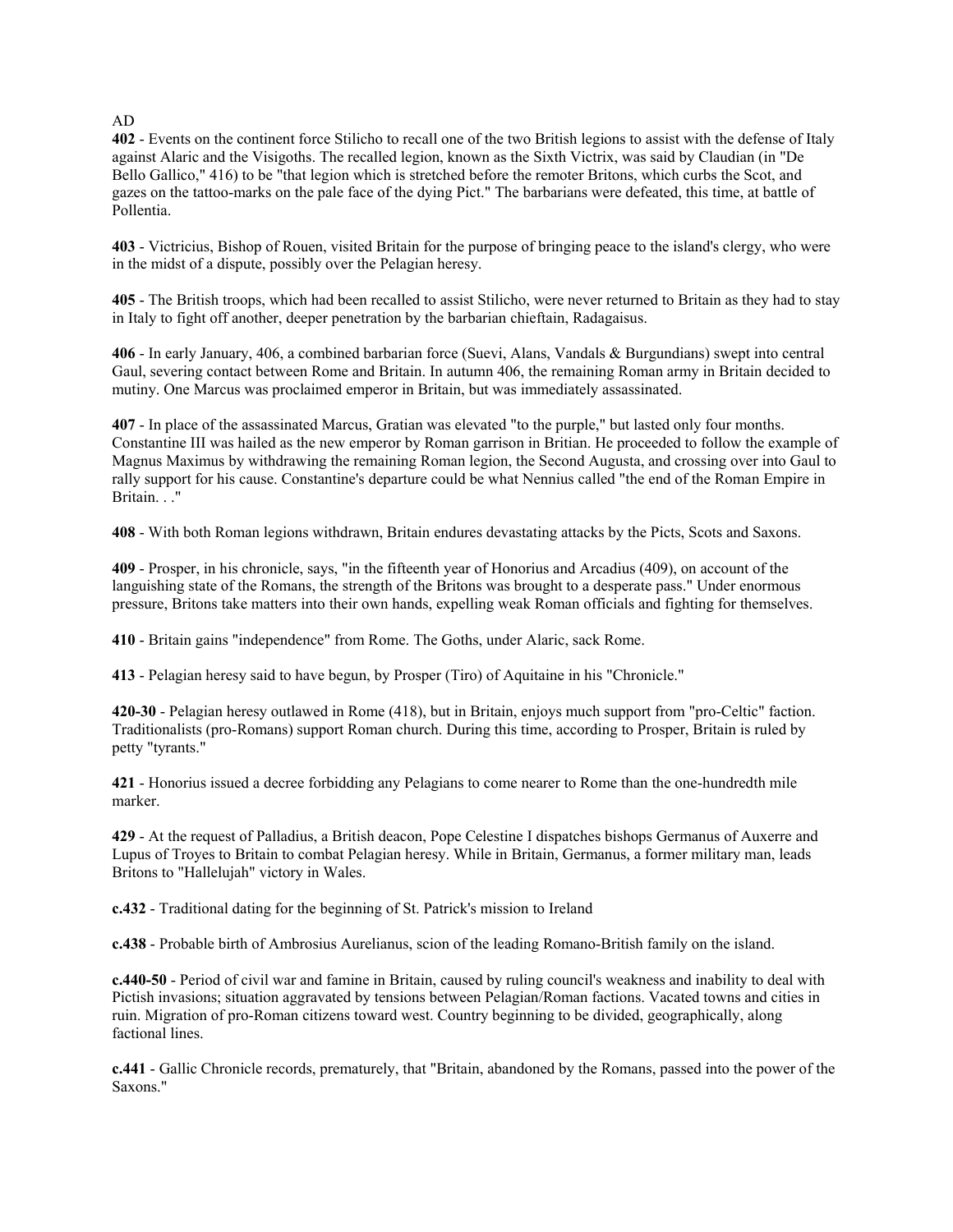**c.445** -Vortigern comes to power in Britain.

**446** - Britons (probably the pro-Roman party) appeal to Aetius, Roman governor of Gaul, for military assistance in their struggle against the Picts and the Irish (Scots). No help could be sent, at this time, as Aetius had his hands full with Attila the Hun.

**c.446** - Vortigern authorizes the use of Saxon mercenaries, known as foederati, for the defense of the northern parts against barbarian attack. To guard against further Irish incursions, Cunedda and his sons are moved from Manau Gododdin in northern Britain to northwest Wales.

**447** - Second visit of St. Germanus (this time accompanied by Severus, Bishop of Trier) to Britain. Was this visit spiritually motivated, to combat a revived Pelagian threat or was Germanus sent in Aetius' stead, to do whatever he could to help the desperate Britons?

**c.447** - Britons, aroused to heroic effort, "inflicted a massacre" on their enemies, the Picts and Irish, and were left in peace, for a brief time. Could this heroic effort have been led, again, by St. Germanus?

**c.448** - Death of St. Germanus in Ravenna. Civil war and plague ravage Britain.

**c.450** - In the first year of Marcian and Valentinian, Hengest arrives on shores of Britain with "3 keels" of warriors, and are welcomed by Vortigern. This event is known in Latin as the "adventus Saxonus," the coming of the Saxons.

**c.452** - Increasing Saxon settlement in Britain. Hengest invites his son, Octha, from Germany with "16 keels" of warriors, who occupy the northern lands, to defend against the Picts. Picts never heard from again.

**c.453** - Increasing Saxon unrest. Raids on British towns and cities becoming more frequent.

**c.456** - Probably fictitious, but entirely believable event in which Saxons massacre 300 leading British noblemen at phony "peace" conference. Ambrosius' father, who may have been the leader of the pro-Roman faction, was probably killed either during the Saxon uprising or this massacre.

**c.457** - Death of Vortigern. Vitalinus (Guitolinus) new leader of pro-Celtic Pelagian faction. Battle of Aylesford (Kent) in which Ambrosius, along with sons of Vortigern, Vortimer and Cateyrn, defeat Hengest for the first time.

**c.458** - Saxon uprising in full-swing. Hengest finally conquers Kent, in southeastern Britain.

**c.458-60** - Full-scale migration of British aristocrats and city-dwellers across the English Channel to Brittany, in northwestern Gaul (the "second migration"). British contingent led by Riothamus (perhaps a title, not a name), thought by some to be the original figure behind the legends of Arthur.

**c.460-70** - Ambrosius Aurelianus takes full control of pro-Roman faction and British resistance effort; leads Britons in years of back-and-forth fighting with Saxons. British strategy seems to have been to allow Saxon landings and to then contain them, there.

**c.465** - Arthur probably born around this time.

**c.466** - Battle of Wippedesfleot, in which Saxons defeat Britons, but with great slaughter on both sides. Mutual "disgust and sorrow" results in a respite from fighting "for a long time."

**c.466-73** - Period of minimal Saxon activity. Refortification of ancient hillforts and construction of the Wansdyke possibly takes place during this time.

**c.469** - Roman emperor, Anthemius, appeals to Britons for military help against Visigoths. Reliable accounts by Sidonius Apolonaris and Jordanes name the leader of the 12,000 man British force, Riothamus. The bulk of the British force was wiped out in battle against Euric, the Visigothic king, and the survivors, including Riothamus, vanished and were never heard from again.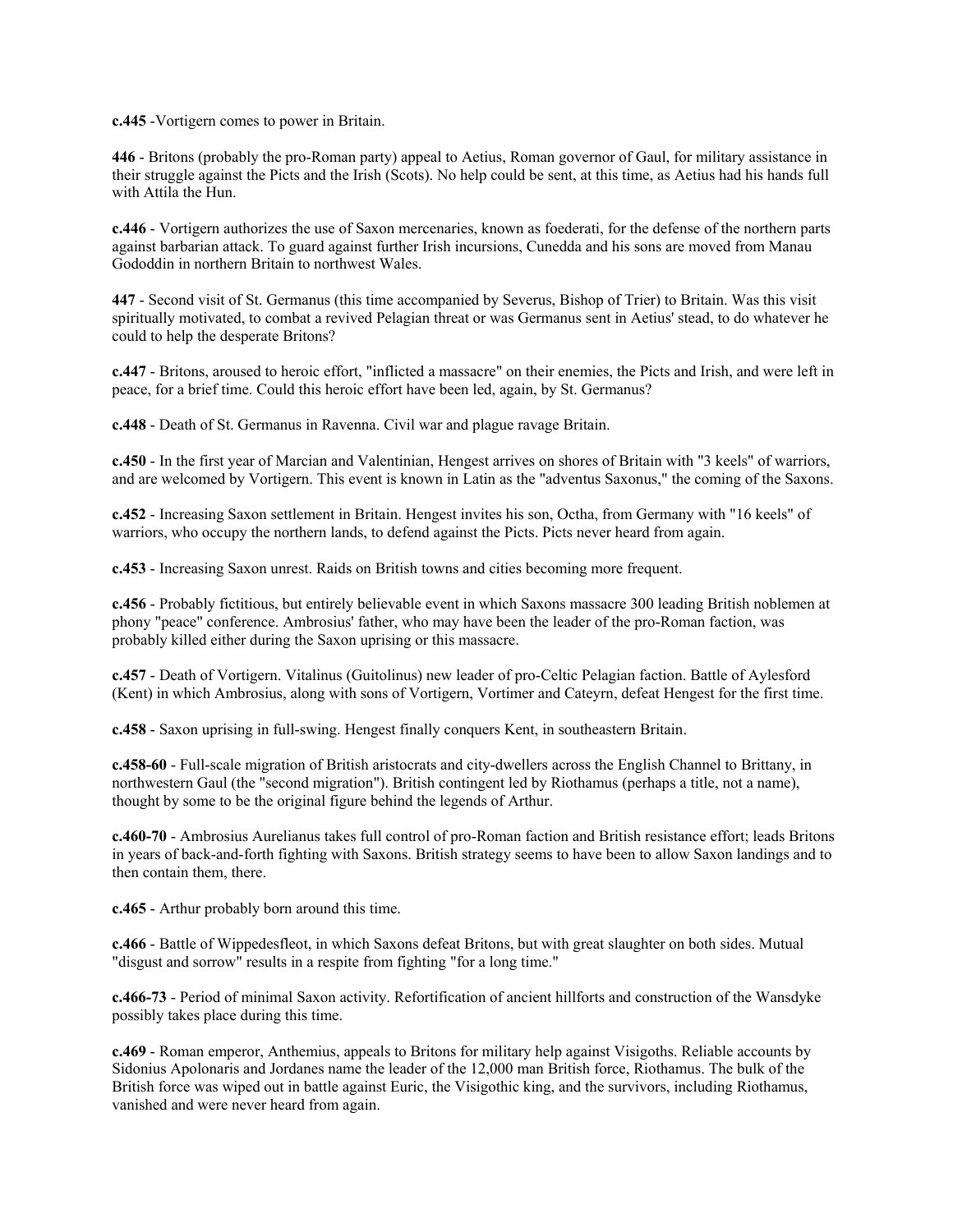**c.470** - Battle of Wallop (Hampshire) where Ambrosius defeats Vitalinus, head of the opposing faction. Ambrosius assumes High-kingship of Britain.

**473** - Men of Kent, under Hengest, move westward, driving Britons back before them "as one flees fire."

**477** - Saxon chieftain, Aelle, lands on Sussex coast with his sons. Britons engage him upon landing but his superior force drives them into the forest (Weald). Over next nine years, Saxon coastal holdings are gradually expanded in Sussex.

**c.480** - Vita Germani, the Life of St. Germanus, written by a continental biographer, Constantius.

**c.485-96** - Period of Arthur's "twelve battles" during which he gains reputation for invincibility.

**486** - Aelle and his sons overreach their normal territory and are engaged by Britons at battle of Mercredesburne. Battle is bloody, but indecisive, and ends with both sides pledging friendship.

**c.490** - Hengest dies. His son, Aesc, takes over and rules for 34 years.

**c.495** - Cerdic and Cynric, his son, land somewhere on the south coast, probably near the Hampshire-Dorset border.

**c.496** - Britons, under overall command of Ambrosius and battlefield command of the "war leader" Arthur, defeat Saxons at the Siege of Mount Badon.

**c.496-550** - Following the victory at Mt. Badon, the Saxon advance is halted with the invaders returning to their own enclaves. A generation of peace ensues. Corrupt leadership, more civil turmoil, public forgetfulness and individual apathy further erode Romano-British culture over next fifty years, making Britain ripe for final Saxon "picking."

**c.500-50** - Spread of Celtic monasticism throughout Europe

**c.501** - The Battle of Llongborth (probably Portsmouth), where a great British chieftain, Geraint, King of Dumnonia, was killed. Arthur is mentioned in a Welsh poem commemorating the battle.

 The poem below, found in the "Black Book of Carmarthen," is an English translation (believed to be accurate) of a sixth century Welsh battle poem written in praise of Geraint, a Dumnonian king, who fell during the conflict with the Saxons. The significant thing about the poem is that it is not a wild, legendary tale of one of Arthur's deeds, but mentions him only in an incidental way. While this does not absolutely prove Arthur's reality, it does indicate that his name was synonymous, at least as early as the sixth century, for prowess in battle. The Anglo Saxon Chronicle, in its entry for the year 501\*, reports the event this way:

Port and his two sons, Bieda and Maegla, came to Britain at the place called Portsmouth, and slew a young Welshman, a very noble man.

 Scholars believe that the Llongborth mentioned in the poem is, in fact, the Portsmouth of the Chronicle entry and that Geraint is the "young Welshman" who was killed, there. In those days, the term Welshman was used by the Saxons to refer to the Britons, in general, and did not denote a person from present-day Wales.

\* According to John Morris' book, "The Age of Arthur," dates given in the early parts of the Anglo Saxon Chronicle are believed to be about 20 years off, due to an error by the 8th century historian, Bede, in dating the Adventus Saxonum, the coming of the Saxons. If true, then the Battle of Portsmouth (Llongborth) may have taken place as early as 480.

> Elegy for Geraint Welsh Battle Poem, c.500

Before Geraint, the enemy's scourge, I saw white horses, tensed, red,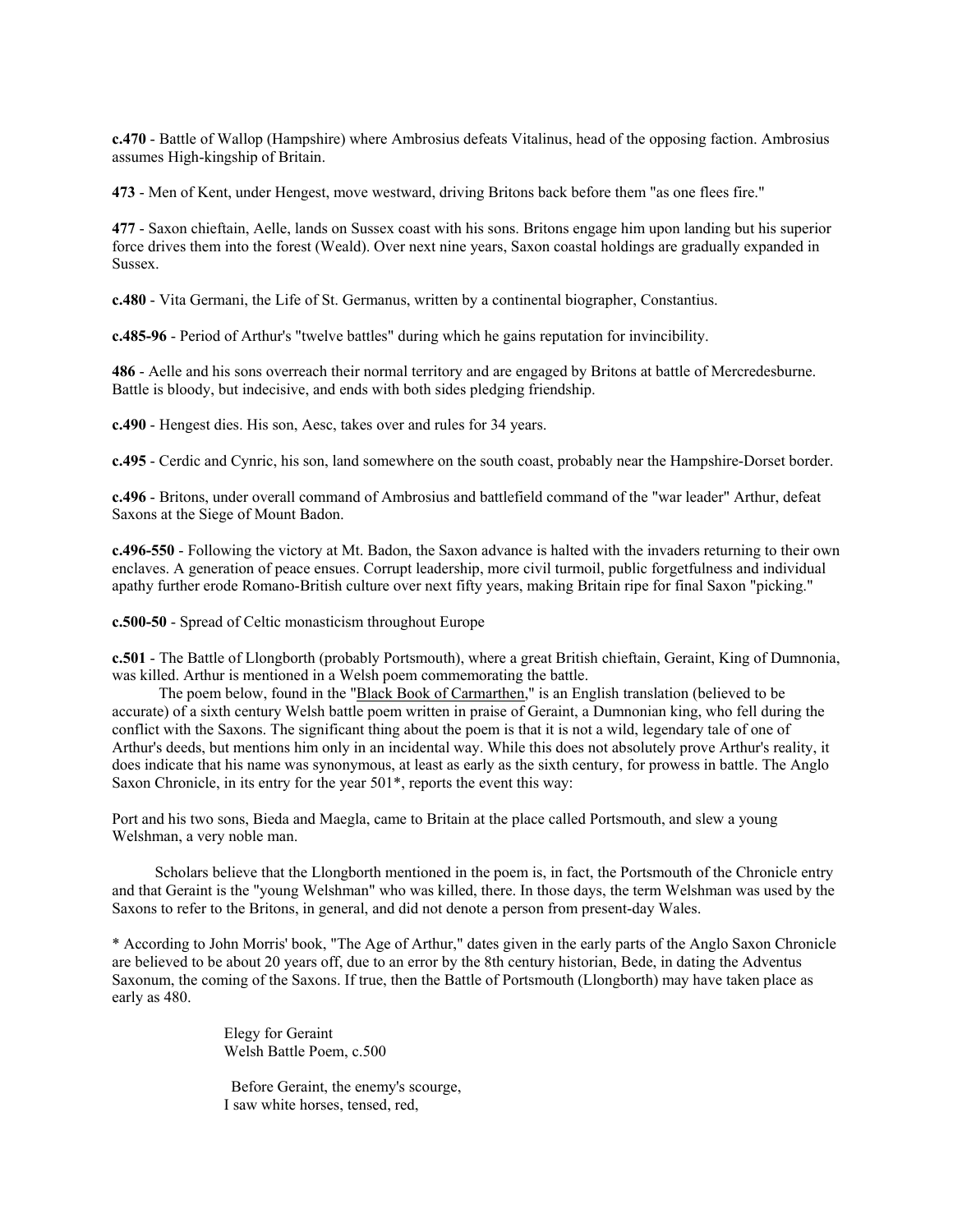After the war cry, bitter the grave

Before Geraint, the unflinching foe, I saw horses jaded and gory from battle, After the war cry, a great driving force

Before Geraint, the enemy of tyranny, I saw horses white with foam, After the war cry, a terrible torrent.

In Llongborth I saw the rage of slaughter, And biers beyond all number, And red-stained men from the assault of Geraint.

In Llongborth, I saw the clash of swords, Men in terror, bloody heads, Before Geraint the Great, his father's son.

In Llongborth I saw spurs, And men who did not flinch from the dread of the spears, Who drank their wine from the bright glass.

In Llongborth I saw the weapons, Of men, and blood fast dropping, After the war cry, a fearful return.

In Llongborth I saw Arthur's Heroes who cut with steel. The Emperor, ruler of our labour.

In Llongborth Geraint was slain, A brave man from the region of Dyvnaint, And before they were overpowered, they committed slaughter.

Under the thigh of Geraint swift chargers, Long their legs, wheat their fodder, Ruddy ones, swooping like spotted eagles.

Under the thigh of Geraint swift chargers, Long their legs, grain was given them, Ruddy ones, swooping like black eagles.

Under the thigh of Geraint swift chargers, Long their legs, restless over their grain, Ruddy ones, swooping like red eagles.

Under the thigh of Geraint swift chargers, Long their legs, grain-scattering, Ruddy ones, swooping like white eagles.

Under the thigh of Geraint swift chargers, Long their legs, with the pace of the stag, With a nose like that of the consuming fire on a wild mountain.

Under the thigh of Geraint swift chargers, Long their legs, satiated with grain,